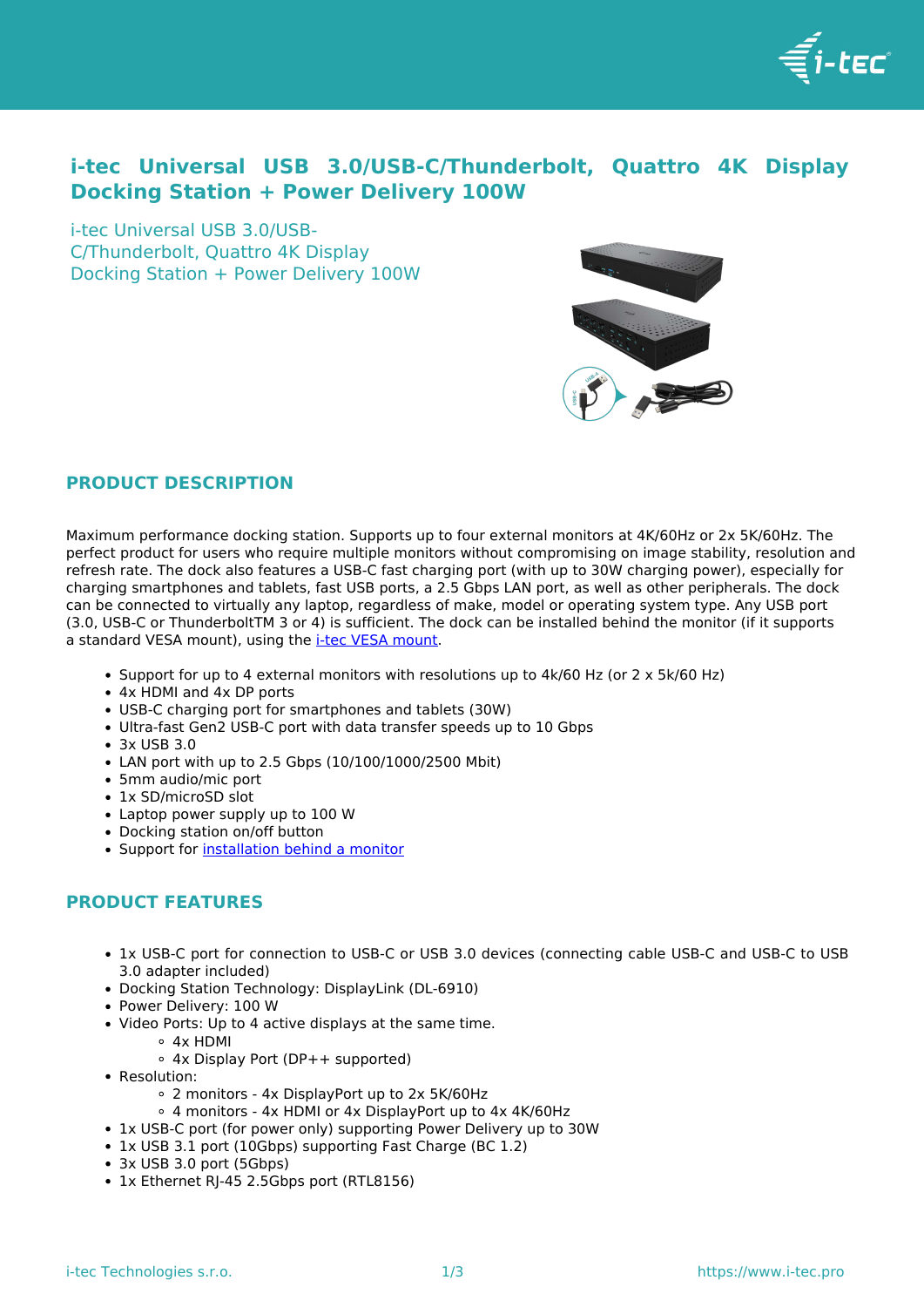

- 1x 3.5mm combined audio and microphone input
- 1x SD/microSD slot
- 1x power input (DC 20V/9A)
- ON/OFF button to turn the docking station on and off
- LED indication
- Support for Kensington lock
- Support for VESA mounting
- OS: Windows 7/8/8.1/10, macOS, Linux Ubuntu, Android 5 and above, Chrome OS R51 and above
- Product dimensions: 245 x 98 x 37 mm
- Product weight: 592 g
- Package dimensions: 280 x 130 x 111 mm

Hardware requirements:

Device with a free USB-A, USB-C or Thunderbolt™3/4 port

Power Delivery Requirements:

Devices with a free USB-C or Thunderbolt™3/4 port with "Power Delivery" support

## **SPECIFICATION**

| <b>Part Number</b>           | <b>Product Description &amp; EAN</b>                                                                                                                                                                                                                                                       |  |  |
|------------------------------|--------------------------------------------------------------------------------------------------------------------------------------------------------------------------------------------------------------------------------------------------------------------------------------------|--|--|
| CAQUATTRODOCKPDPRO           | i-tec Universal USB 3.0/USB-C/Thunderbolt, Quattro 4K Display Docking<br>Station + Power Delivery 100W<br>EAN: 8595611704161                                                                                                                                                               |  |  |
| CAQUATTRODOCKPDPROUK         | i-tec Universal USB 3.0/USB-C/Thunderbolt, Quattro 4K Display Docking<br>Station + Power Delivery 100W<br>EAN: 8595611704826                                                                                                                                                               |  |  |
| <b>Hardware</b>              |                                                                                                                                                                                                                                                                                            |  |  |
| Bus type                     | Thunderbolt-3, USB-C, USB-3.0                                                                                                                                                                                                                                                              |  |  |
| <b>Ports/Connectors</b>      |                                                                                                                                                                                                                                                                                            |  |  |
| <b>System Requirements</b>   |                                                                                                                                                                                                                                                                                            |  |  |
| Operating system             | Windows 7 / 8 / 8.1 / 10<br>macOS X<br>Android 5 or later<br>Linux Ubuntu 14.04, 16.04, 17.04, 17.10, 18.04, 19.04<br>Chrome OS R51 or laterWindows 10 - Automatic installation of OS<br>drivers. Other operating systems - manual driver installation. Firmware<br>updates automatically. |  |  |
| <b>Other features</b>        |                                                                                                                                                                                                                                                                                            |  |  |
| Colour                       | black                                                                                                                                                                                                                                                                                      |  |  |
| <b>Housing Material</b>      | <b>ABS</b>                                                                                                                                                                                                                                                                                 |  |  |
| <b>Product Dimensions</b>    | 245 x 98 x 37 mm                                                                                                                                                                                                                                                                           |  |  |
| Product Weight               | 592 g                                                                                                                                                                                                                                                                                      |  |  |
| Package Weight               |                                                                                                                                                                                                                                                                                            |  |  |
| Packaging Dimensions (LxWxH) | 280 x 130 x 111 mm                                                                                                                                                                                                                                                                         |  |  |